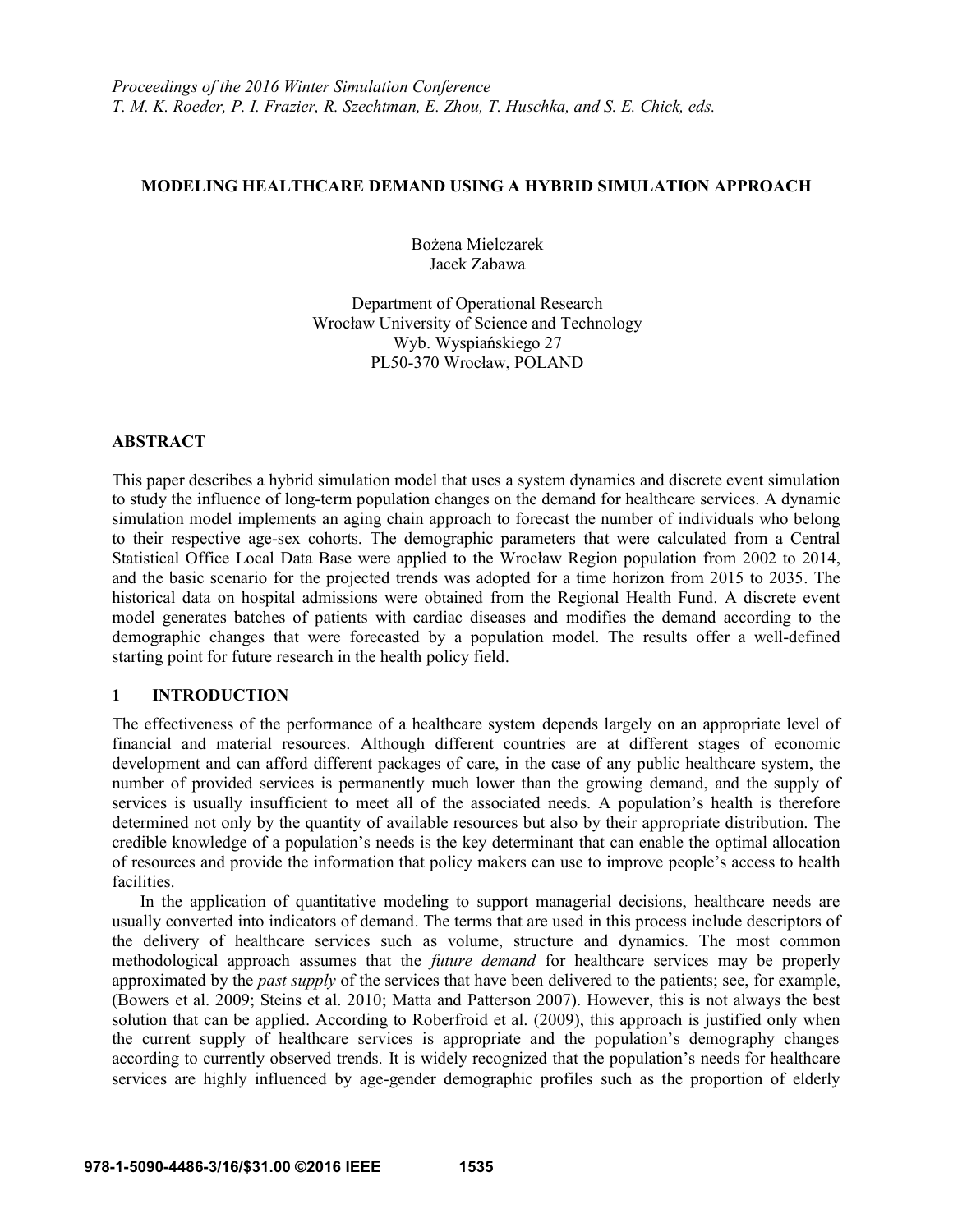people, average expected length of life, birth and death rates, and the number of people of working age (Ansah et al. 2014). For example, Barber and Lopez-Valcarcel (2010) simulated a demographic pyramid to analyze the demand for medical specialties in Spain; Masnick and McDonnel (2010) modelled population evolution to link individuals with health conditions to clinical workload; Lagergren (2005) projected the population of older persons to estimate future needs for publicly financed long-term care. Furthermore, the *supply projection* approach does not consider the important uncertainties that could influence future demand, such as the uncertainty of future incidence rates of specific diseases. The random and uncertain factors that play a significant role in healthcare management issues and influence these types of external and internal factors on the overall demand for healthcare services should be considered (Cardoso et al. 2012).

The factors that are discussed above have an impact on the undesirable accumulation of demand, despite the fact that there is a satisfactory average supply level (calculated for the specific period). This in turn may lengthen the waiting time that is required for a particular service and generate additional costs. The overall goal of our project is to develop the general approach for predicting the demand for healthcare services. In an attempt to extend our previous studies (Mielczarek et al. 2014; Mielczarek 2013), we searched for new solutions that would enable the preservation of the unique and valuable features of the discrete simulation with the possibility of applying a holistic analysis of the problem. We decided to build a hybrid simulation model to capture different aspects of demand for healthcare services, in particular the effects of ongoing demographic changes, the uncertainty that surrounds the key determinants of future incidence rates and the healthcare indicators that vary geographically. The submodel, which was developed according to a continuous system dynamics (SD) paradigm, describes population evolution. The discrete event simulation (DES) submodel generates data that can facilitate an assessment of the demand for healthcare services on the regional level.

This paper presents the results of an experiment that was conducted to analyze the effects of longterm demographic changes on future demand for healthcare services. We outline the overall idea of the hybrid model and discuss the initial findings of the simulation of population projections. The remainder of the paper is organized as follows: section 2 provides background information about healthcare demand modeling and outlines the conceptual framework for using hybrid simulation. The methodology and the details of the model are presented in section 3. The features of the experiment and the analysis of the results are presented in section 4. Finally, section 5 ends the paper with discussion and conclusions.

### **2 BACKGROUND**

Simulation plays a vital role in healthcare decision making, and healthcare systems have benefited greatly from the use of simulation (Gul and Guneri 2015, Katsaliaki and Mustafee 2011). Simulation methods that are applied to the healthcare sector are categorized in various ways, but they are most commonly classified (Brailsford et al. 2009; Sobolev et al. 2011; Mielczarek and Uziałko-Mydlikowska 2012; Marshall et al. 2015) into four categories: Monte Carlo (MC), discrete-event simulation (DES), system dynamics (SD) and agent-based simulation (ABS). In the selection of a simulation method, the most central consideration is the type of the problem that is being investigated. For example, when modelling emergency departments, discrete-event simulation is definitely the preferred technique (Gul and Guneri 2015). In contrast, models of epidemics and disease prevention are usually built using the system dynamics approach (Homer and Hirsch 2006). ABS is used to study systems for which the consequences on the collective level are not predictable although the modeler is able to describe the behavior of individuals (Kasaie et al. 2010).

The estimation of the future demand for healthcare services is crucial in addressing the majority of the decision support management problems in healthcare systems. Mielczarek (2014) demonstrated that the issue of modeling and forecasting healthcare demand is present: in diagnosing and improving the performance of a healthcare system; in studying the cost-effectiveness and/or the clinical effectiveness of medical procedures, in connection with medical treatments that are associated with clinical pathways, and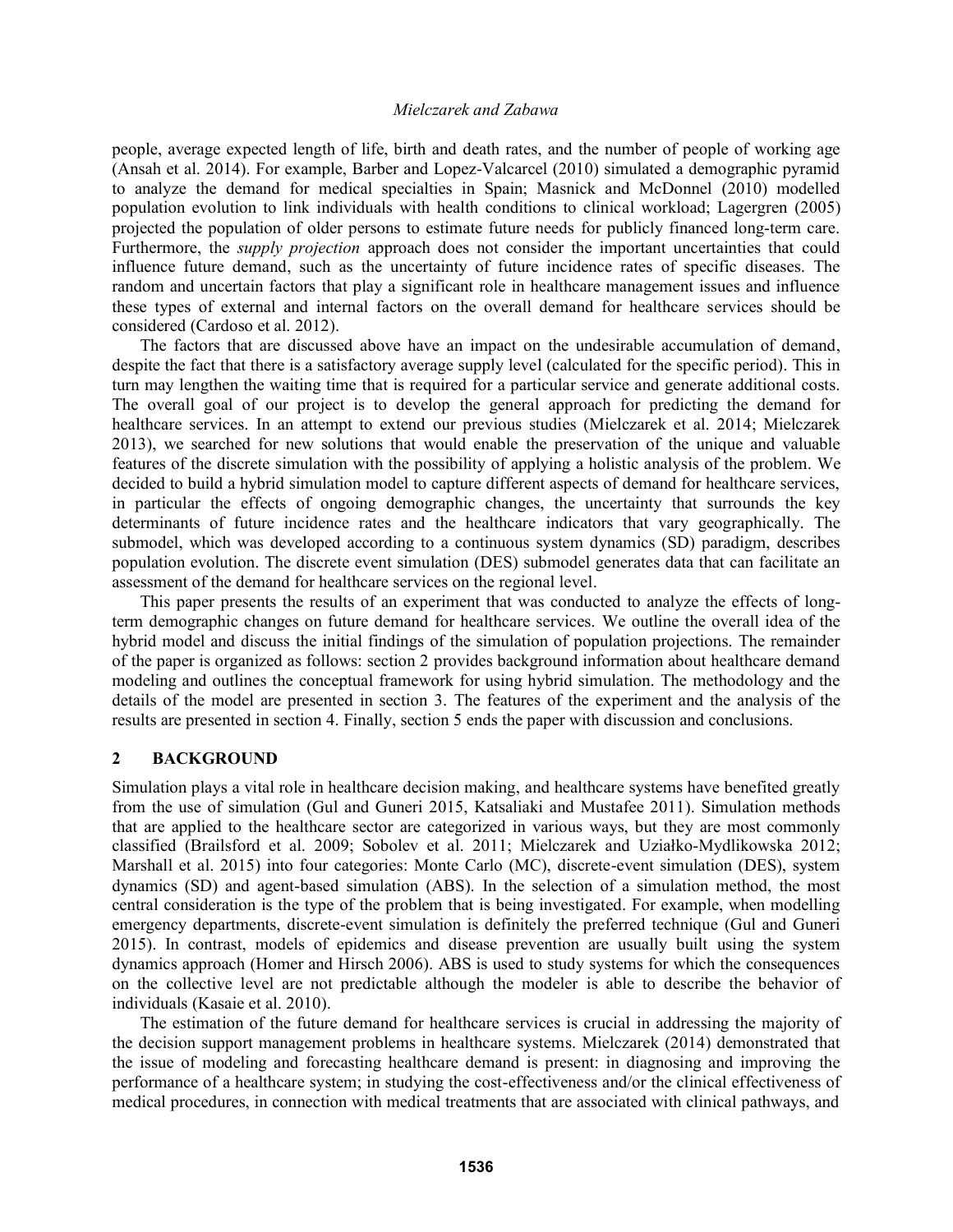in the development of prevention strategies or contemporary health trends; and as support for decision makers who are engaged in the capacity planning process at the regional or national level.

In the projection of the demand for healthcare services, population demography and epidemiological estimates of prevalence are usually considered. For example, long-term care (Ansah et al. 2014) or highly age-related conditions such as dementia (Jagger et al. 2009) require that population projections with demand modeling are linked. So-called *cohort modeling* enables the representation of chronological ageing, i.e., the process that describes the dynamic movement of people from one population group to another over time. However, there is also a need to include more individual-specific components in the model, such as a region's socio-economic profiles, temporal factors (i.e., time of day, day of the week, season, and calendar year) or geographical characteristics (i.e., the location of healthcare providers, patients' place of residence) and other factors. The influence of different types of uncertainty and randomness should also be considered (Cardoso et al. 2012). The neglect of this type information can lead to forecasts that are constructed without links to the specifics of the observed changes in demographics, as well as the epidemiological, geographical and health related structures of the population. An incorrectly estimated demand could lead to the erroneous assumptions and could significantly lower the explanatory power of demand projections. Consequently, this may result in accepting a solution for which the planned supply of services far from meets the current demand.

Demand modeling is performed using system dynamics (Desai et al. 2008), discrete-event (Vissers et al. 2007) or agent-based simulation (Taboada et al. 2011). We assumed that the quantitative and qualitative factors as well as the deterministic and stochastic variability should all be present in the model. Such a possibility is offered by the *hybrid structure* that has already proven to be successful in many fields and has obtained benefits that were unattainable with the use of only one of the components alone. In hybrid modeling, different elements of a system are modelled by different simulation and/or analytical paradigms (Viana 2014). Balaban (2014) used a multi-method simulation approach to model the returnto-work behavior of people with disabilities. Gao et al. (2014) developed a hybrid simulation model to project the cost and health impacts of diabetic end stage renal disease. Crowe et al. (2015) used simulation and analytical modeling to study certain aspects of a pediatric heart transplantation program. According to Djanatliev and German (2015), the separate use of simulation techniques is not sufficiently powerful to solve large-scaled problems. The authors also suggest the use of a *hybrid simulation* term if a clear distinction between continuous and discrete methods is of particular importance.

Healthcare demand modeling requires the integration of two opposite perspectives in the simulation model. The projections of long-term population evolutions are performed with the aggregated data and focus on pre-specified age-sex cohorts. These groups are described using such demographic parameters as birth and death rates, life expectancy, and migration descriptors. The common approach to the study of demographic trends is system dynamics (SD), which is a method that focuses on the dynamic analysis of complex phenomena. SD uses a holistic perspective to describe a system by means of a set of *stocks* and *flows*, unique theoretical constructions that are capable of accumulating objects (i.e., individuals from a specific age-sex group) and pushing them from one reservoir to another during a specified time period (as individuals age during the natural passage of time). The opposite perspective, which is based on discrete modeling, concentrates on individuals, i.e., patients entering the healthcare system. The model keeps track of the patients' movements, tries to capture their individual choices, and attempts to incorporate the dynamic and uncertain factors that influence the time and place of admission and the type of services that are provided to patients.

## **3 METHODS**

#### **3.1 Overview of the Model**

The initial population for the model was the 2002 Wrocław Region (WR), and the revised population estimates were extracted from the data that were published by the Polish Central Statistical Office (GUS,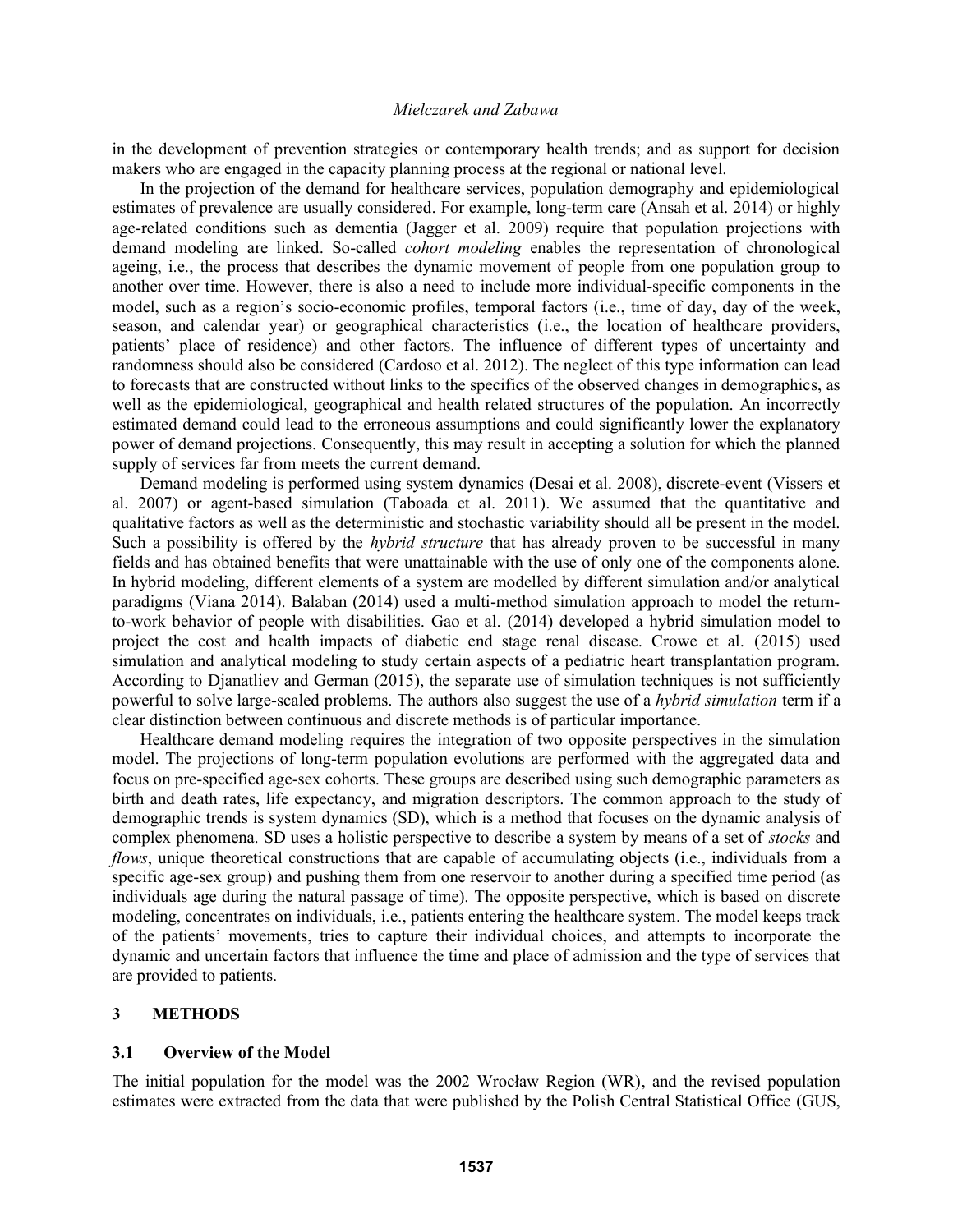2015). The WR belongs to Lower Silesia, which is the fourth largest region in Poland. From among the five subregions that make up the Lower Silesia voivodship, the central area, which consists of the capital (i.e., the city of Wrocław) and another subregion that encompasses the administrative districts and which are located near the capital, were selected for our study.

The general concept of the hybrid SD–DES model is shown in Figure 1. The main objective is to estimate the level and the structure of the exposed and unexposed demand for healthcare services. The key element is the inclusion of the factors for which the incidence, intensity and consequences are uncertain in relation to demography, human behavior, time and prevalence. The SD model uses an aging chain approach to forecast the demographic changes that will be observed within the WR population over next 20 years. The DES model generates batches of patients with a certain disease (e.g., patients with suspected cardiovascular disease) who will arrive at the WR hospitals. The model takes into account temporal (month, year), spatial (place of residence, location of the healthcare unit) and epidemiological (incidence rates) factors. The final volume of the demand is determined by integrating the outputs of the two submodels.



Figure 1: The general concept of the hybrid simulation model.

#### **3.2 Population Submodel**

The SD population submodel consists of two aging chains, with five age-sex cohorts in every chain. A detailed description may be found in (Mielczarek and Zabawa 2016). The stocks represent individuals who belong to a certain age-sex group, while the flows are responsible for the dynamic behavior of the population. Input flows, i.e., *births* and *immigrations*, increase the number of individuals inside the cohort; and output flows, such as *deaths* and *emigrations*, decrease this number. There are five cohorts inside each aging chain: F0\_4; F5\_19; F20\_39; F40\_59; F60+ and M0\_4; M5\_19; M20\_39; M40\_59; M60+. For example, the cohort F20 39 describes women at the ages between  $2\overline{0}$  and 39 years old. The cohorts are connected by the *maturation* input-output flows (see Figure 2). The movement between cohorts may be described by the *time in cohort*, i.e., the time that each individual needs to "live" from the moment at which she enters the younger cohort until the moment at which she moves to the older one.

The demographic variables are assumed to be exogenous. There are four main demographic variables: fertility, mortality, net migration and life expectancy. The last variable applies only to cohorts F60+ and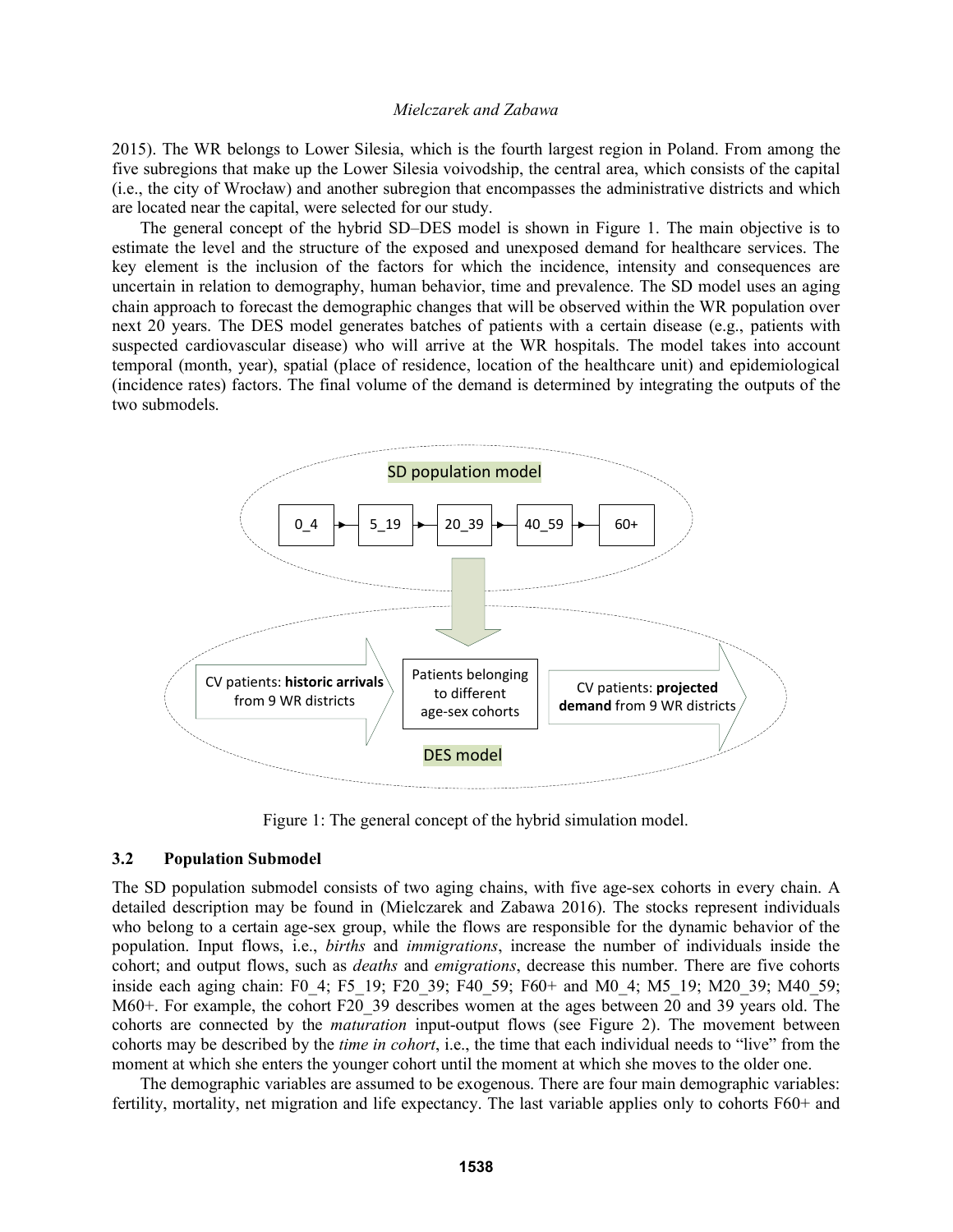M60+, and it measures the average time that an individual at age 60 is expected to live based on sex and current age.

The members of each age cohort are updated on every computational interval so that the changes inside the cohorts are registered not once a year but on a continuous basis within a year. The time-step mechanism, which operates at discrete moments, aggregates all of the input and output flows that move to and from a particular cohort into one dynamic object. The singular resultant flow instantly increases or decreases the number of individuals in the cohort.



Figure 2: Female aging chain: five stocks (cohorts) with input (births), output (deaths) and input-output flows (migrations).

### **3.3 Arrivals Submodel**

We used dynamic random Poisson processes to model patient arrivals to the WR healthcare facilities. There were nine input patient flows (see Figure 3) describing cardiovascular (CV) patients incoming from nine WR districts.



Figure 3: Patients with CV health problems arriving at the WR healthcare facilities.

The parameters for the exponential distributions with time-varying parameters were defined according to the results of the historical data analysis. All input parameters were based on the data sample from the Lower Silesian Health Fund branch registry. The flows of CV patients fluctuate considerably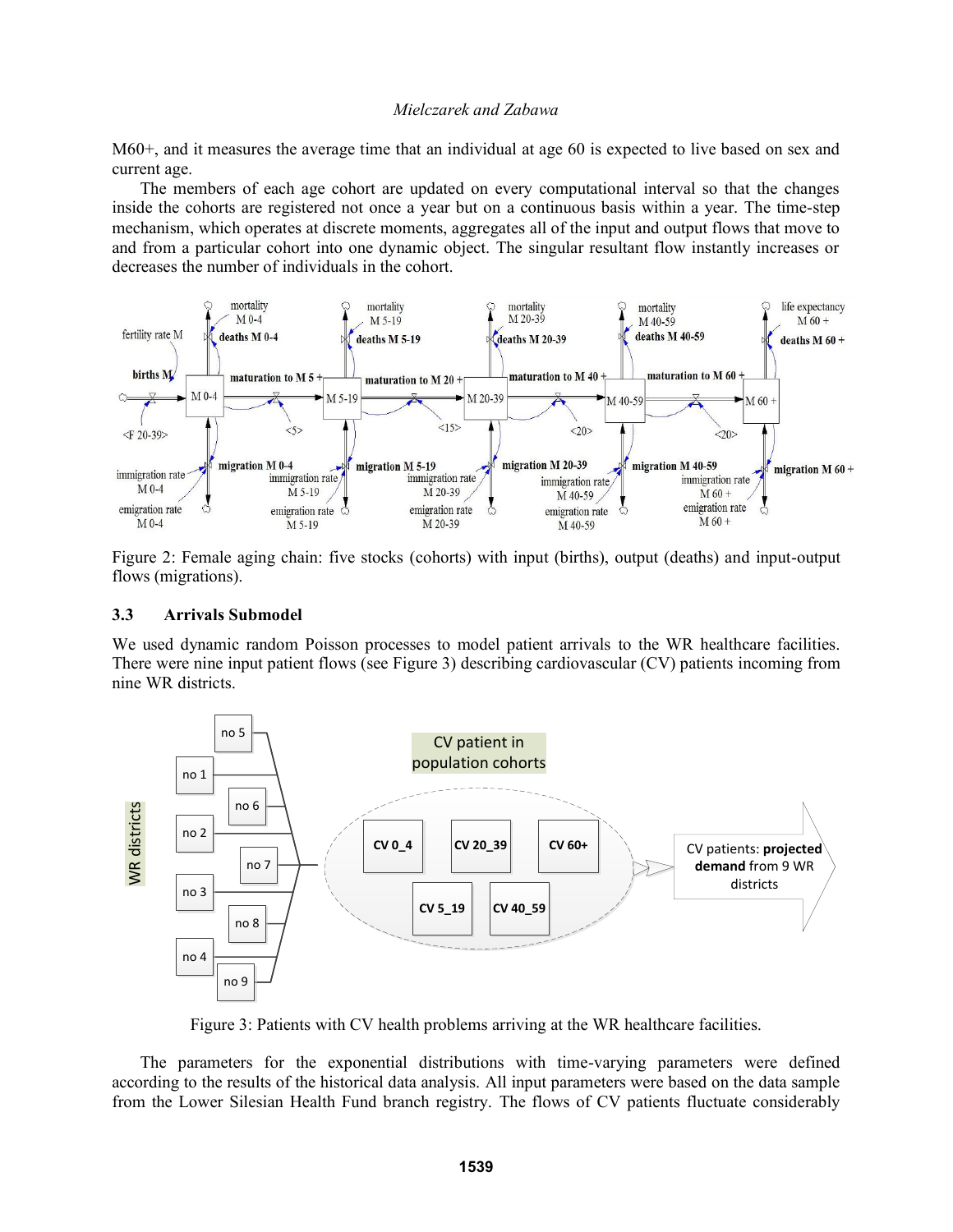depending on the calendar month, and their intensity is highly dependent on the number of older people who live in particular districts. The output of the model predicted the number of CV patients who live in nine WR districts and will create the demand for healthcare services in the next few years.

### **3.4 Data**

The simulation begins in 2002 and runs through 2014 according to parameters that were estimated on the basis of CSO (GUS, 2015) data. Beyond 2015, the input values were estimated based on the different scenarios according to (Waligórska et al. 2014). The goal of the simulation was to explore the past and future structure of the WR population and to generate numerical forecasts that can be used by the DES model. Table 1 presents the basic set of parameters calculated based on the historical data. The incidence rates that describe the number of WR patients with CV disease are based on the statistics from the Lower Silesia Health Fund (NFZ) branch registry from 2010 and 2011. The arriving patients were defined by two descriptive characteristics: age-sex group and place of residence (district code).

| Parameter                    | 2002             | 2008             | 2014             |
|------------------------------|------------------|------------------|------------------|
| Total female population      | 606158           | 613093           | 633074           |
| Population of children F0 4  | 23974            | 26924            | 30527            |
| The oldest population F60+   | 124988           | 136798           | 165694           |
| Fertility rates $(F)$        | 2.31%            | 2.99%            | 2.85%            |
| Death rates $(F0 4; F40 59)$ | $0.23\%$ ; 0.32% | $0.32\%; 0.38\%$ | $0.07\%$ ; 0.29% |
| Migration rates (F20 39)     | 0.21%            | 0.28%            | $0.43\%$         |
| Life expectancy $(F60+)$     | 22.15            | 23.18            | 24.40            |
| Total male population        | 558302           | 559861           | 579707           |
| Population of children M0 4  | 25452            | 28093            | 32560            |
| The oldest population $M60+$ | 78835            | 87899            | 113164           |
| Fertility rates (M)          | 2.55%            | 3.09%            | 3.08%            |
| Death rates (M0 4; M40 59)   | $0.22\%$ ; 0.84% | $0.17\%; 1.00\%$ | $0.11\%$ ; 0.73% |
| Migration rates (M20 29)     | 0.14%            | 0.20%            | $0.39\%$         |
| Life expectancy $(M60+)$     | 17.19            | 18.05            | 19.49            |

Table 1: Historical population parameters calculated based on (GUS, 2015) for the WR.

#### **3.5 SD Model Testing**

The model was calibrated to determine the optimal values of *times in cohorts* (so-called *maturation lengths*). The values of the *maturation lengths* were adjusted using the ExtendSim optimizer. The primary optimization function was to minimize the total differences between the number of females (and, respectively, males) from historical and simulation data in cohorts 0\_4, 5\_19, 20\_39 and 40\_59. The second optimization function was to minimize the total differences between the total number of women (and men, respectively) from the historical and simulation data in 60+ cohorts (Figure 4). The results of the calibration were acceptable. The total number of the WR population was simulated with a high level of accuracy. The Mean Percentage Error (MPE) differs from -1.49% to 1.96%. The discrepancies in the MPE values for particular cohorts were at an acceptable level: from -4.87% to 9.88% for the female cohorts and from -5.72% to 10.93% for the male cohorts.

It should be emphasized that the optimization of *maturation lengths* was necessary because the model must consider the diverse ages of the individuals within the same cohort. In addition, the time ranges that were defined for the particular cohorts differed from 5 to 20 years and this differentiation in the sizes of the cohorts adversely affects the correctness of the chronological aging. Another problem is caused by the intermediate inflows and outflows that dynamically increase or decrease the quantity within the stocks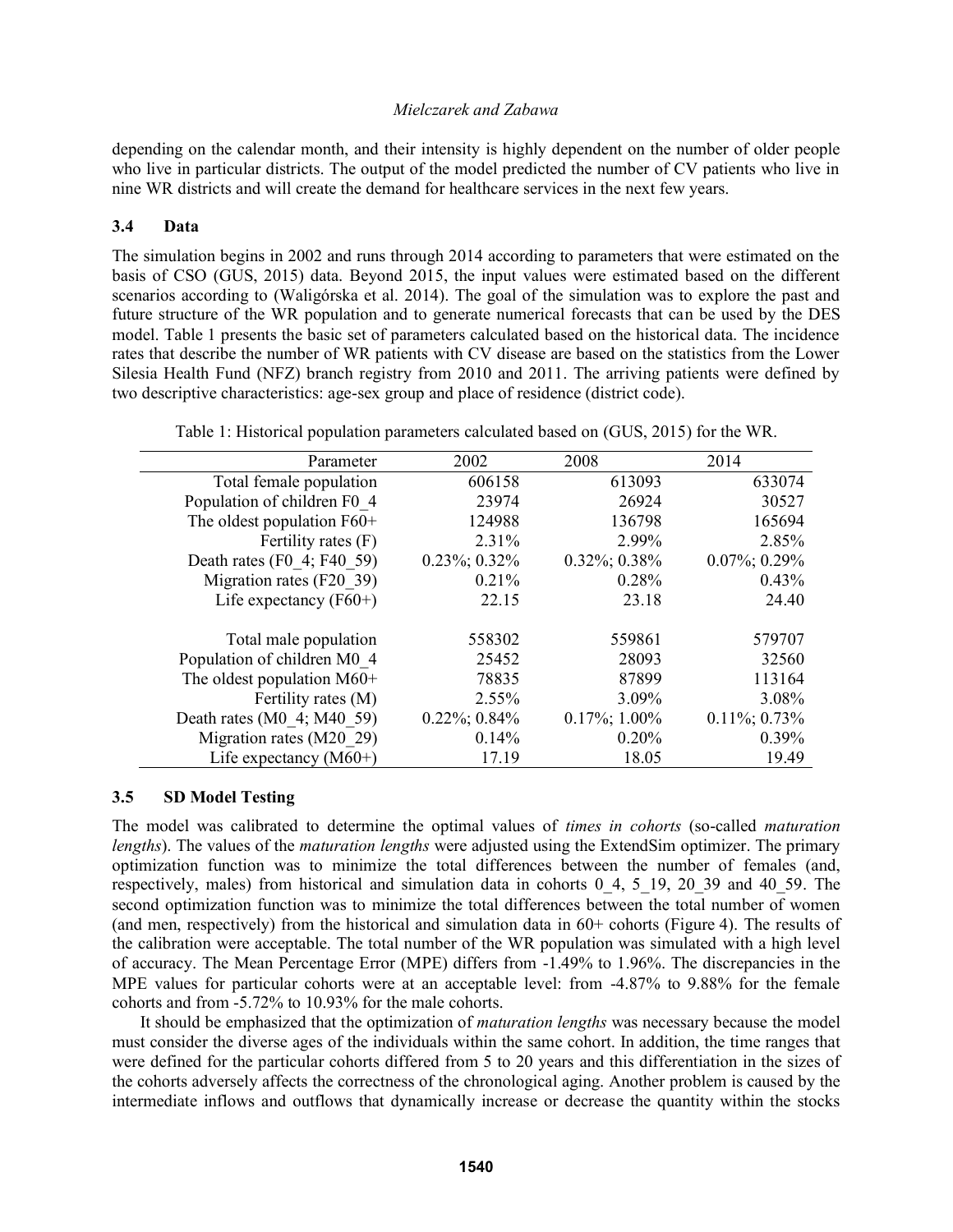and disrupt the flow between the age cohorts. This blending problem lead to the differences between the theoretical values of the parameters *time in cohort* and the adopted values of *maturation length.* The time that is needed to move from one cohort to another takes on average longer than the *time in cohort* variable would indicate (see Table 2). The *life expectancy* parameter was also adjusted. The last two cohorts (F60+ and M60+) describe individuals who are older than 60 years. Life expectancy, as defined for a certain point of time, differs for a woman at age 61 and a woman at age 81. Therefore, during the optimization process, the values of numerical multipliers were found and applied.



Figure 4: Mean Percentage Errors (MPE) calculated between historical and simulation data for the particular age-sex cohorts of the WR population.

| Cohort | data [years]    |                  |                | model [years]     |  |
|--------|-----------------|------------------|----------------|-------------------|--|
|        | F               | M                | н              | M                 |  |
|        | Time in cohort  |                  |                | Maturation length |  |
| 04     |                 |                  | 6.1            |                   |  |
| 5 19   | 15              | 15               | 13.5           | 12                |  |
| 20 39  | 20              | 20               | 37             | 30                |  |
| 40 59  | 20              | 20               | 32             | 27                |  |
|        | Life expectancy |                  |                |                   |  |
|        | n               | $\boldsymbol{m}$ | $n \times 1.9$ | $m \times 1.3$    |  |

Table 2: The comparison of the parameters describing the delays in the movement of individuals between cohorts. Values extracted from the data and calculated through the optimization process.

## **3.6 Simulation Scenario**

We used the population projections for the period from 2015 to 2035 as published by the Polish Government. According to (Waligórska et al. 2014) four alternative scenarios forecast the demographic changes for Poland over the next 20 years. The scenarios assume different values of four basic parameters: births, deaths, migrations and life expectancy. We formulated the demographic assumptions for the WR according to the most likely scenario that was predicted for the whole country. It should be emphasized, however, that the governmental forecasts are published for the larger administrative regions (voivodships), such as, for example, the Lower Silesia. Our simulation study focused on two small regions (out of five) that belong to the Lower Silesia voivodship. These two regions are classified as an urban area, and the global population parameters are highly differentiated for rural and urban regions.

There are four parameters that are used in the simulation models that reflect possible future population changes: fertility rates, which are calculated as the percentage of the number of births in relation to the F20 39 cohort; death rates, which are calculated as the number of deaths in relation to a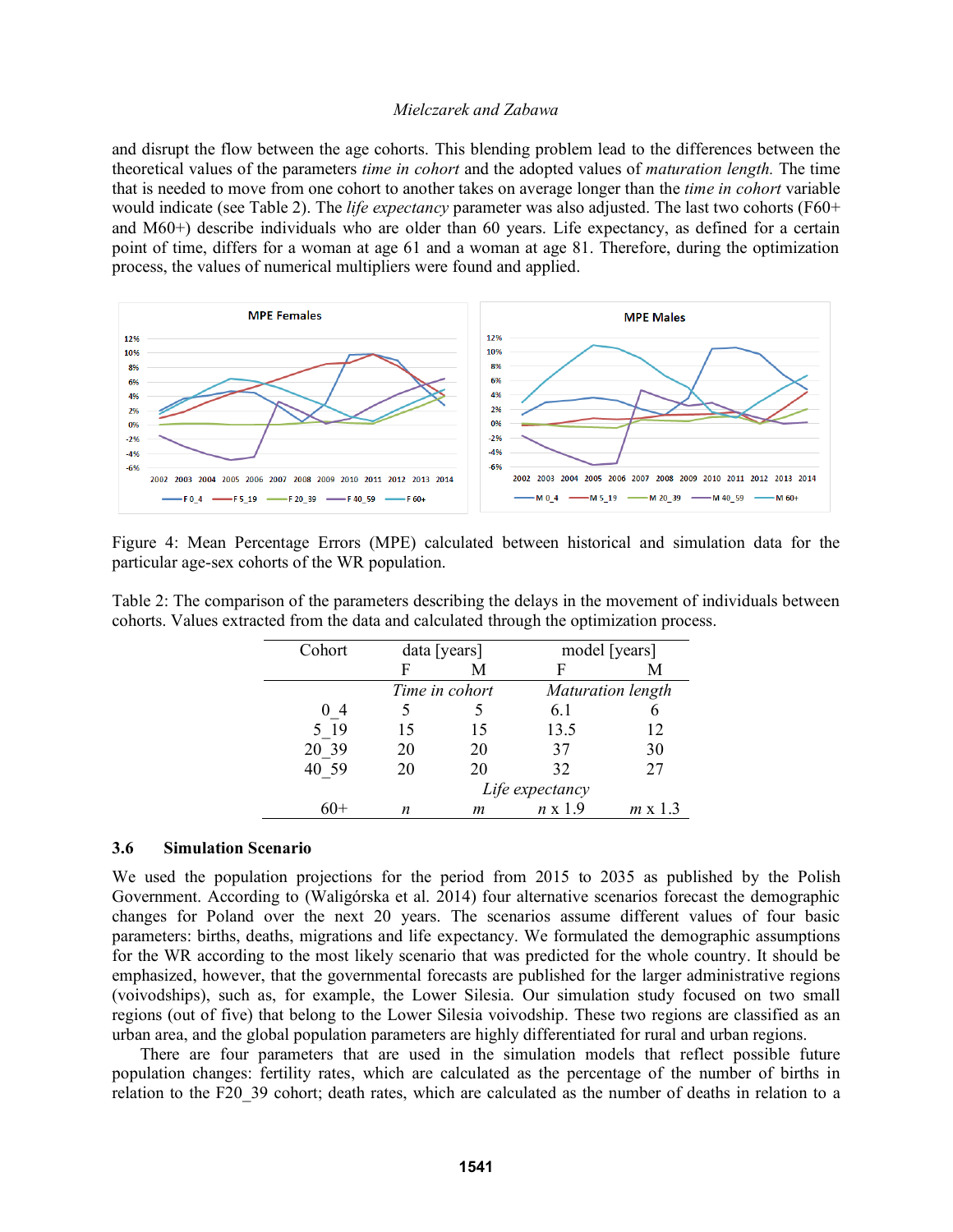particular cohort; migration balance, which is calculated as the resulting balance of immigrations over emigrations in relation to a particular cohort, and average life expectancy, which is linked to the last two cohorts. The basic scenario makes the following assumptions for the period from 2014 to 2035:

- The fertility rates will first slightly decrease and then gradually increase by approximately  $\bullet$ 15.55% (females) and 13.50% (males).
- Death rates will increase gradually; however, the number of deaths in the middle-aged cohorts (F40-59 and M40-59) will slightly decline. The growth rates of deaths will be higher in urban areas compared to rural regions.
- The difference between the international and internal net migrations will decrease to almost zero;  $\bullet$ however, the total number of immigrating and emigrating populations will decrease by approximately 20%.
- Women and men will live longer; however, the differences in life expectancy between Poland and  $\bullet$ European countries will remain at the same levels. In 2035, a woman age 60 will live on average for 27.75 years, and a man at the same age will live on average for 24.27 more years.

Under the basic scenario, it was assumed that the age-specific prevalence of CV disease remains the same during the forecasted time horizon. However, we plan to explore other trends during the next phase of the study.

## **4 RESULTS**

The simulation begins in 2002 and continues through to 2014 and runs according to the parameters that were calculated based on the historical data. Next, from 2015 on, the values of the parameters are projected according to the population scenario that is described in section 3.6. The simulation reveals the important demographic trends for the WR population for the next 20 years. The total number of individuals from the 60+ cohort, both women and men, will systematically rise (Figure 5); however, the difference between the volume of the oldest men's population in relation to the oldest women's population will slowly decrease. For example, in 2002 the M60+ cohort consisted of 63.34% of the F60+ age-sex group, and in 2035, this ratio will rise to 69.08%.



Figure 5: Forecasted trend of the WR population within two age groups: the middle-aged and the oldest, separately for women and men (simulation data).

The simulation shows that population aging will result in a 23.2% (women) and 25.6% (men) increase in the number of people aged 60+ over the next 20 years. The youngest cohorts, i.e., small children and adolescents from 5 to 19 years old, will systematically decrease from 2002 to 2020; however, in 2020, this drop will stop, and a small but continuous increase is observed (Figure 6). The number of the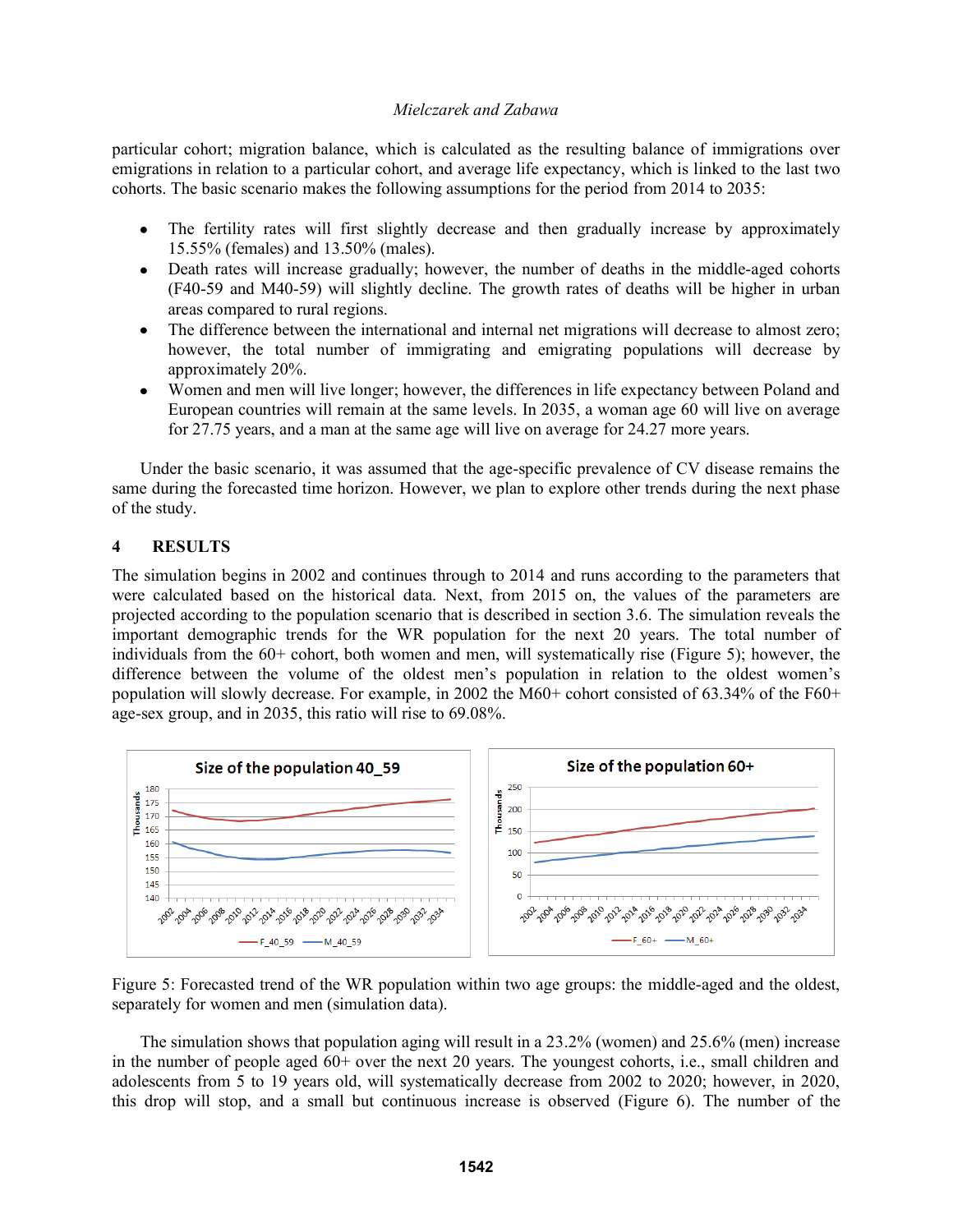population between 40 and 59 years old (Figure 5) will fluctuate: a clear upward trend is observed for the female cohort F40\_59; however, in the case of the male cohort M40\_59, the falling trend will start in 2029. The forecasted changes in the structure of the WR population, both for women and men age-sex groups, are presented in Figure 6.



Figure 6: Changes of structure of the WR population by age cohorts, separately for women and men (simulation data).

Under the assumption that the proportion of CV patients per age group remains unchanged during the forecasted time horizon, the global trends for the population are well reflected in the decreases and increases of the prevalence of CV patients. It can be seen from Figure 7 that the trend in the prevalence of CV patients is upwards except for the M40\_59 cohort. The older population (F60+ and M60+) will generate increasing demands, and the growth of CV patients between 2014 and 2035 will be more intense among the male population  $60+$  than the female  $60+$  (34.4% and 30.15%, respectively). The middle aged cohorts (F40\_59 and M40\_59) will produce a slightly increased demand; however, this growth will not be extensive, and the number of CV patients will remain at a stable level.



Figure 7: Forecasted trend of CV patients in the WR population within two age groups: the middle-aged and the oldest, separately for women and men (simulation data).

# **5 DISCUSSION AND CONCLUSIONS**

The population model that is presented in this paper represents a step towards a hybrid simulation with the overall goal to forecast future volume of healthcare demands within different groups of patients. The valid prediction of the demand for healthcare services may contribute to the improvement of the quality of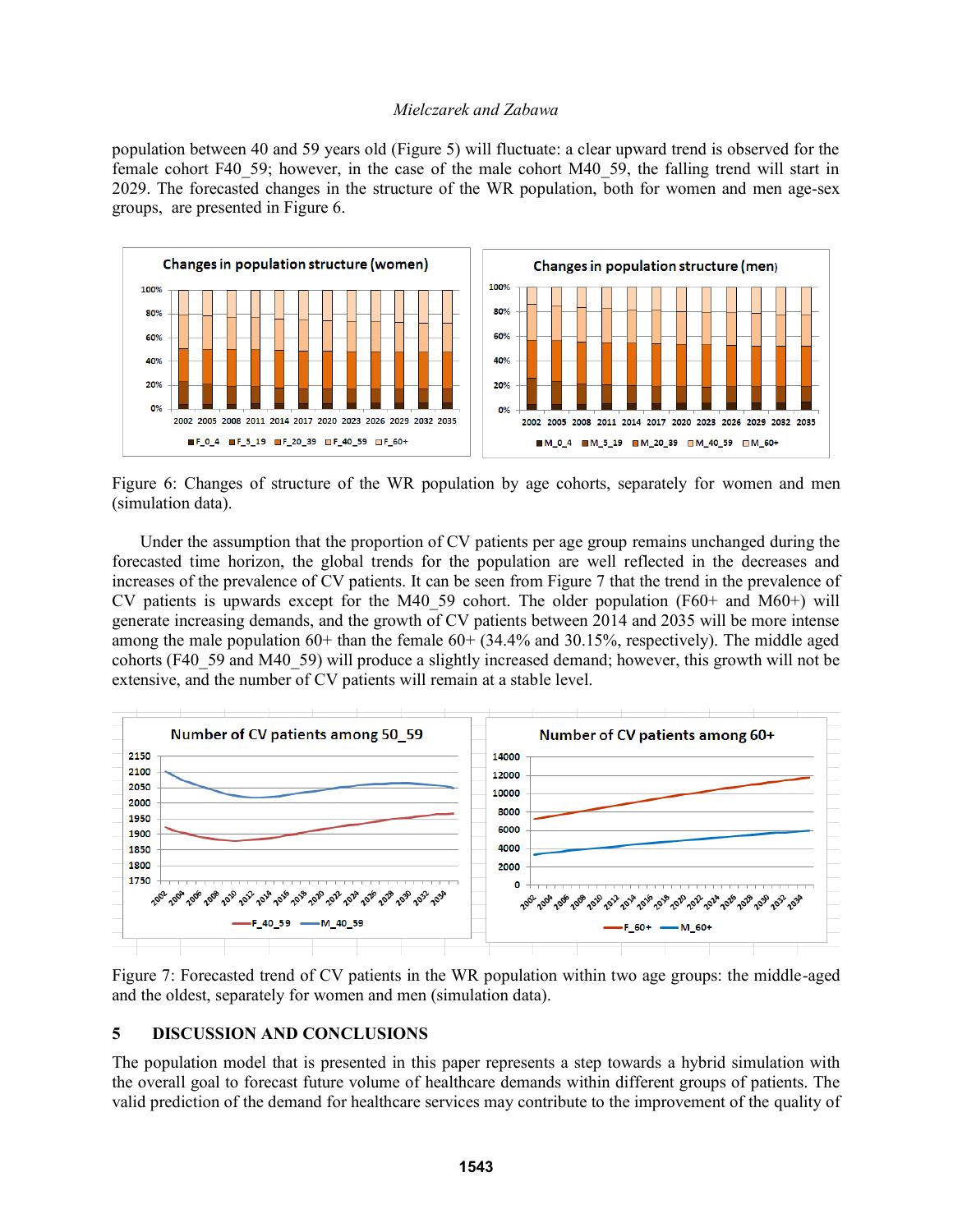the decisions that are made to properly distribute the available resources and implement policies that aim to improve people's health. However, in Poland, no data have been collected on the regional level that show how services are provided in relation to certain measures of needs-for-service. There are also no published studies that show how the care is allocated within the region and the grounds for long-term plans that have been prepared to cover the forecasted population demand.

The basic concept of a computer simulation model assumes that it is possible to estimate future demand by taking into account the past supply of services and the projected trends of population demography. We believe that both types of healthcare needs, i.e. the demands exposed and recorded in healthcare system, as well as the demands that was not revealed and therefore cannot be found in NHF registries, may be estimated with the acceptable accuracy.

This study is an attempt to link the demographic trends with the regional volume of the demand for healthcare services. The major strength of our approach lies in the ability to integrate different simulation approaches and data from different sources. A dynamic simulation model implements an aging chain approach to forecast the number of individuals who belong to age-sex cohorts. A discrete event model generates batches of patients with cardiac diseases based on the historical data from the Regional Health Fund and modifies the demand according to demographic changes that have been forecasted by a population model. To the best of our knowledge, only a few studies have been conducted to quantify the relationship between expected patient volume and demographic, environmental, socio-economic and geographical variables. The issues of random and uncertain factors, such as the needs that originate in different geographical regions or forecasted changes in the future morbidity rates, have not been extensively studied in relation to long-term care planning.

The model described in the paper has its limitations. For example, it assumes a given and stable level of the proportion of CV patients per age group and the absence of technological progress effect. Further research is needed to more deeply examine the relationship between WR demographic parameters and CV prevalence indicators. It is clear that these trend extrapolations should be modified according to different scenarios.

## **ACKNOWLEDGMENTS**

This work, *Simulation modeling of the demand for healthcare services*, was financed by the grant from the National Science Centre, Poland, which was awarded based on the decision 2015/17/B/HS4/00306.

#### **REFERENCES**

- Ansah, J. P., R. L. Eberlein, S. R. Love, M. A. Bautista, J. P. Thompson, R. Malhotra, and D. B. Matchar. 2014. "Implications of Long-term Care Capacity Response Policies for an Aging Population: A Simulation Analysis." *Health Policy* 116(1):105–113.
- Balaban, M. 2014. "Return to Work Behavior of People with Disabilities: A Multi-method Approach." In *Proceedings of the 2014 Winter Simulation Conference*, edited by A. Tolk, S. D. Diallo, I. O. Ryzhov, L. Yilmaz, S. Buckley, and J. A. Miller, 1561-1572. Piscataway, New Jersey: Institute of Electrical and Electronics Engineers, Inc.
- Barber, P., and B. G. Lopez-Valcarcel. 2010. "Forecasting the Need for Medical Specialists in Spain: Application of a System Dynamics Model." *Human Resources for Health* 8(24):1–9.
- Bowers, J., M. Ghattas, and G. Mould. 2009. "Success and Failure in the Simulation of an Accident and Emergency Department." *Journal of Simulation* 3(3):171–178.
- Brailsford, S. C., P. R. Harper, B. Patel, and M. Pitt. 2009. "An Analysis of the Academic Literature on Simulation and Modelling in Health Care." *Journal of* Simulation 3(3):130–140.
- Cardoso, T., M. Oliveira, A. Barbosa-Póvoa, and S. Nickel. 2012. "Modeling the Demand for Long-term Care Services under Uncertain Information." *Health Care Management* Science 15(4):385–412.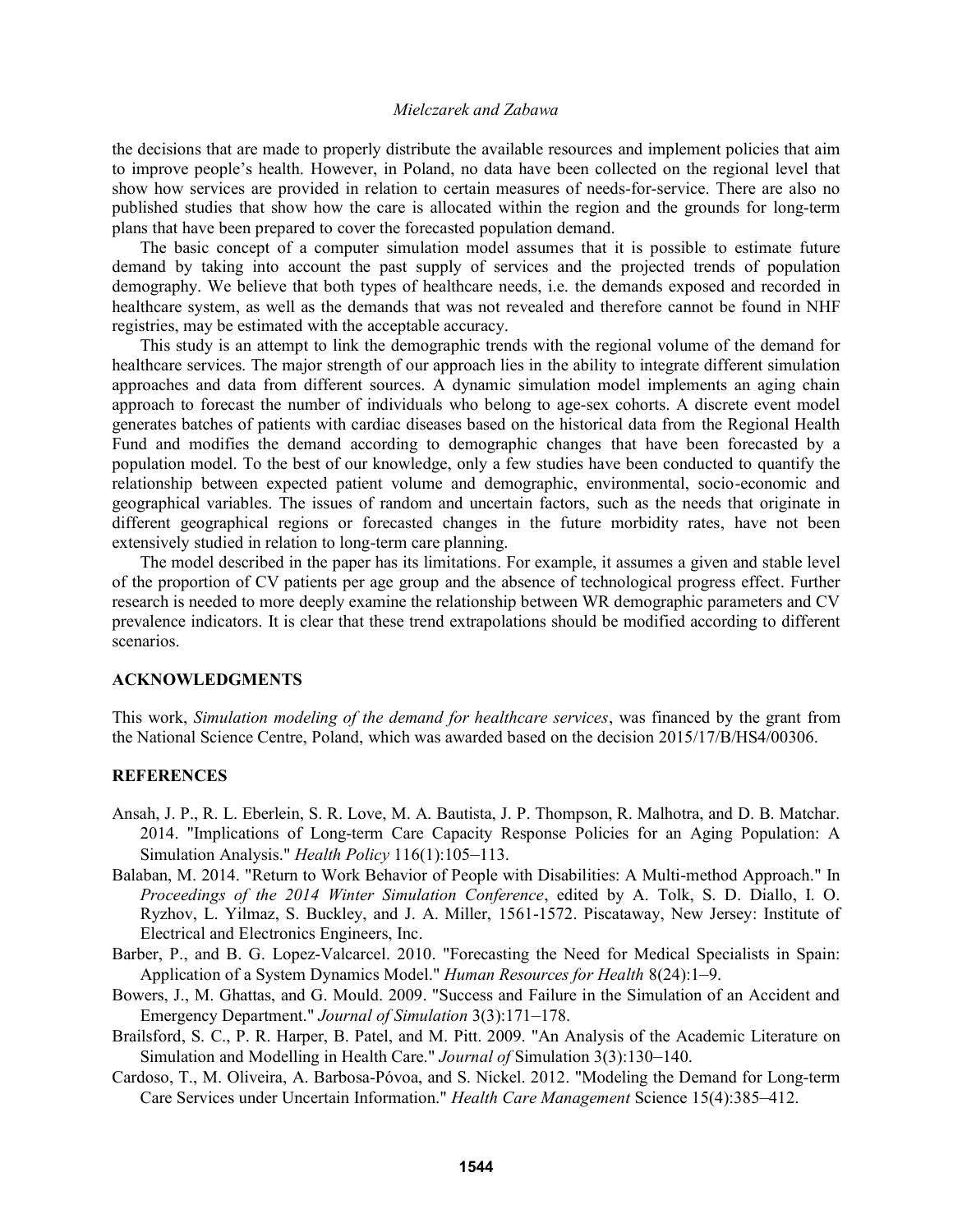- Crowe, S., S. Gallivan, and C. Vasilakis. 2015. "Informing the Management of Pediatric Heart Transplant Waiting Lists: Complementary Use of Simulation and Analytic Modeling." In P*roceedings of the 2015 Winter Simulation Conference*, edited by L. Yilmaz, W. K. V. Chan, I. Moon, T. M. K. Roeder, C. Macal, and M. D. Rossetti, 1654–1665. Piscataway, New Jersey: Institute of Electrical and Electronics Engineers, Inc.
- Desai, M. S., M. L. Penn, S. Brailsford, and M. Chipulu. 2008. "Modelling of Hampshire Adult Services- gearing up for future demands." *Health Care Management Science* 11(2):167–76.
- Djanatliev, A., and R. German. 2015. "Towards a Guide to Domain-Specific Hybrid Simulation." In *Proceedings of the 2015 Winter Simulation Conference*, edited by L. Yilmaz, W. K. V. Chan, I. Moon, T. M. K. Roeder, C. Macal, and M. D. Rossetti, 1609-1620. Piscataway, New Jersey: Institute of Electrical and Electronics Engineers, Inc.
- Gao, A., N. D. Osgood, W. An, and R. F. Dyck. 2014. "A Tripartite Hybrid Model Architecture for Investigating Health and Cost Impacts and Intervention Tradeoffs for Diabetic End-stage Renal Disease." In *Proceedings of the 2014 Winter Simulation Conference*, edited by A. Tolk, S. D. Diallo, I. O. Ryzhov, L. Yilmaz, S. Buckley, and J. A. Miller, 1676–1687. Piscataway, New Jersey: Institute of Electrical and Electronics Engineers, Inc.
- Gul, M., and A. F. Guneri. 2015. "A comprehensive Review of Emergency Department Simulation Applications for Normal and Disaster Conditions." *Computers & Industrial Engineering* 83:327–344.
- GUS. 2015. *Główny Urząd Statystyczny*. Accessed December 26, 2015. www.stat.gov.pl.
- Homer, J. B., and G. B. Hirsch. 2006. "System Dynamics Modeling for Public Health: Background and Opportunities." *American Journal of Public Health* 96(3):452–458.
- Jagger, C., R. Matthews, J. Lindesay, T. Robinson, P. Croft, and C. Brayne. 2009. "The Effect of Dementia Trends and Treatments on Longevity and Disability: a Simulation Model Based on the MRC Cognitive Function and Ageing Study (MRC CFAS)." *Age and Ageing* 38(3):319–325.
- Kasaie, P., W. D. Kelton, A. Vaghefi, and S. G. R. J. Naini. 2010. "Toward Optimal Resource Allocation for Control of Epidemics: An Agent-Based Simulation Approach." In *Proceedings of the 2010 Winter Simulation Conference*, edited by B. Johansson, S. Jain, J. Montoya-Torres, J. Hugan, and E. Yücesan, 2237–2248. Piscataway, New Jersey: Institute of Electrical and Electronics Engineers, Inc.
- Katsaliaki, K., and N. Mustafee. 2011. "Applications of Simulation within the Healthcare Context", *The Journal of the Operational Research Society* 62(8):1431–1451.
- Lagergren, M. 2005. "Whither Care of Older Persons in Sweden?—a Prospective Analysis Based upon Simulation Model Calculations, 2000–2030." *Health Policy* 74(3):325–334.
- Marshall, D. A., L. Burgos-Liz, M. J. IJzerman, W. Crown, W. V. Padula, P. K. Wong, K. S. Pasupathy, M. K. Higashi, and N. D. Osgood. 2015. "Selecting a Dynamic Simulation Modeling Method for Health Care Delivery Research – Part 2: Report of the ISPOR Dynamic Simulation Modeling Emerging Good Practices Task Force." *Value in Health* 18(2):147–160.
- Masnick, K., and G. McDonnell. 2010. "A Model Linking Clinical Workforce Skill Mix Planning to Health and Health Care Dynamics." *Human Resources for Health* 8(11):1–10.
- Matta, M. E., and S. Patterson. 2007. "Evaluating Multiple Performance Measures Across Several Dimensions at a Multi-Facility Outpatient Center." *Health Care Management* Science 10(2):173–194.
- Mielczarek, B. 2013. "Estimating Future Demand for Hospital Emergency Services at the Regional Level." In *Proceedings of the 2013 Winter Simulation Conference*, edited by R. Pasupathy, S.-H. Kim, A. Tolk, R. Hill, and M. Kuhl, 2386–2397. Piscataway, New Jersey: Institute of Electrical and Electronics Engineers, Inc.
- Mielczarek, B., J. Zabawa, and M. Lubicz. 2014. "A System Dynamics Model to Study the Impact of an Age Pyramid on Emergency Demand." In *Proceedings of the 4th International Conference on Simulation and Modeling Methodologies, Technologies and Applications SIMULTECH 2014*, edited by M. S. Obaidat, J. Kacprzyk, and T. Oren, SciTePress, Vienna, Austria, 879–888.